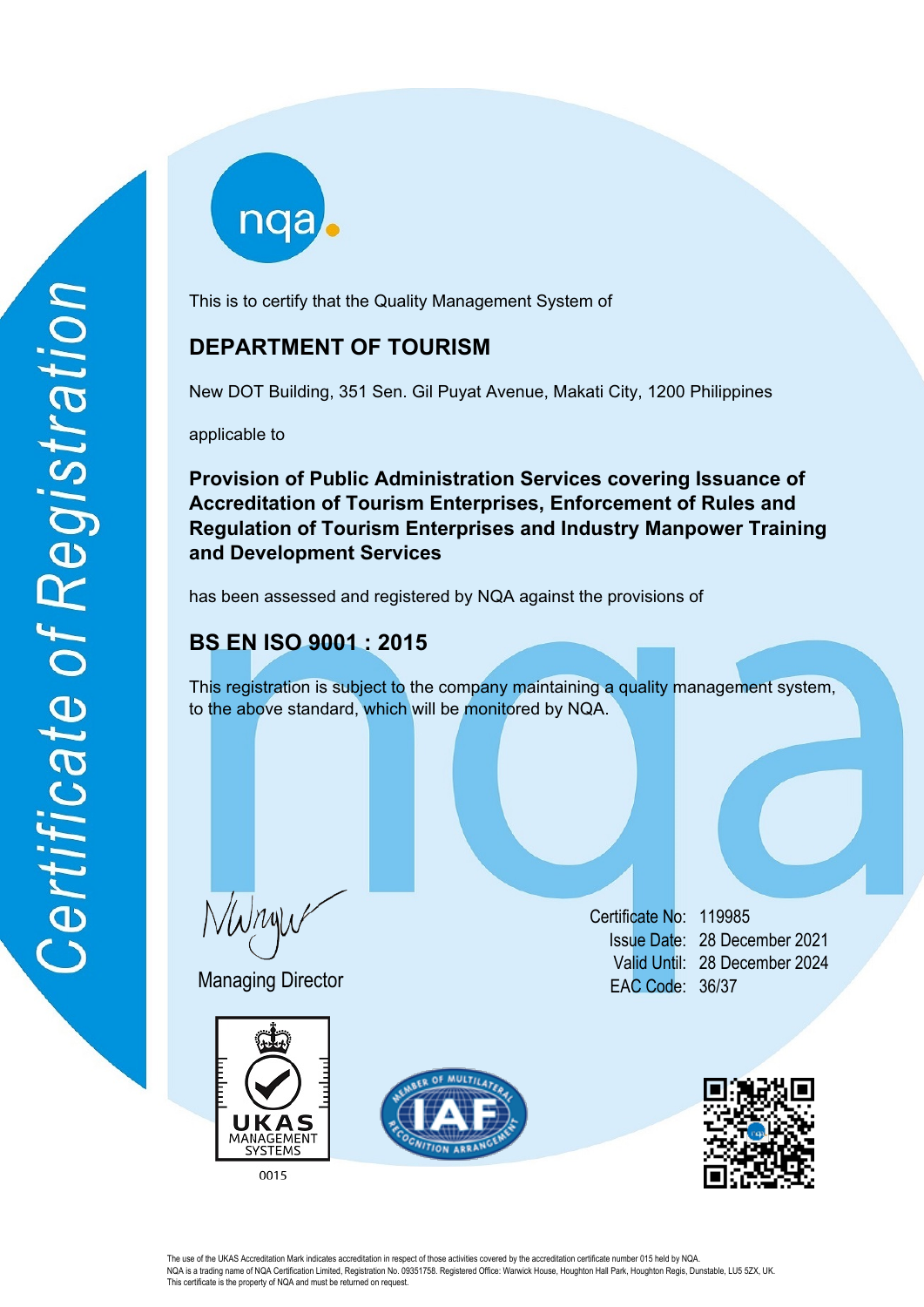nqa

## **Appendix to Certificate Number 119985**

# **Includes Facilities Located at:**

Department of Tourism Regional Office No. I Provision of Public Administration 2nd floor, Nisce Business Center Building, San Fernando City, La Union, 2500 Philippines

Department of Tourism Regional Office No. II Provision of Public Administration 2 Dalan na Pav-vurulun, Regional Government Center, Carig Sur, Tuguegarao City, Cagayan, 3500 Philippines

Department of Tourism Cordillera Administrative Region Provision of Public Administration Baguio Tourism Complex, Governor Pack Road Baguio City, 2600 **Philippines** 

VWnyw

Managing Director





Services covering Issuance of Accreditation of Tourism Enterprises, Enforcement of Rules and Regulation of Tourism Enterprises and Industry Manpower Training and Development Services

Services covering Issuance of Accreditation of Tourism Enterprises, Enforcement of Rules and Regulation of Tourism Enterprises and Industry Manpower Training and Development Services

Services covering Issuance of Accreditation of Tourism Enterprises, Enforcement of Rules and Regulation of Tourism Enterprises and Industry Manpower Training and Development Services

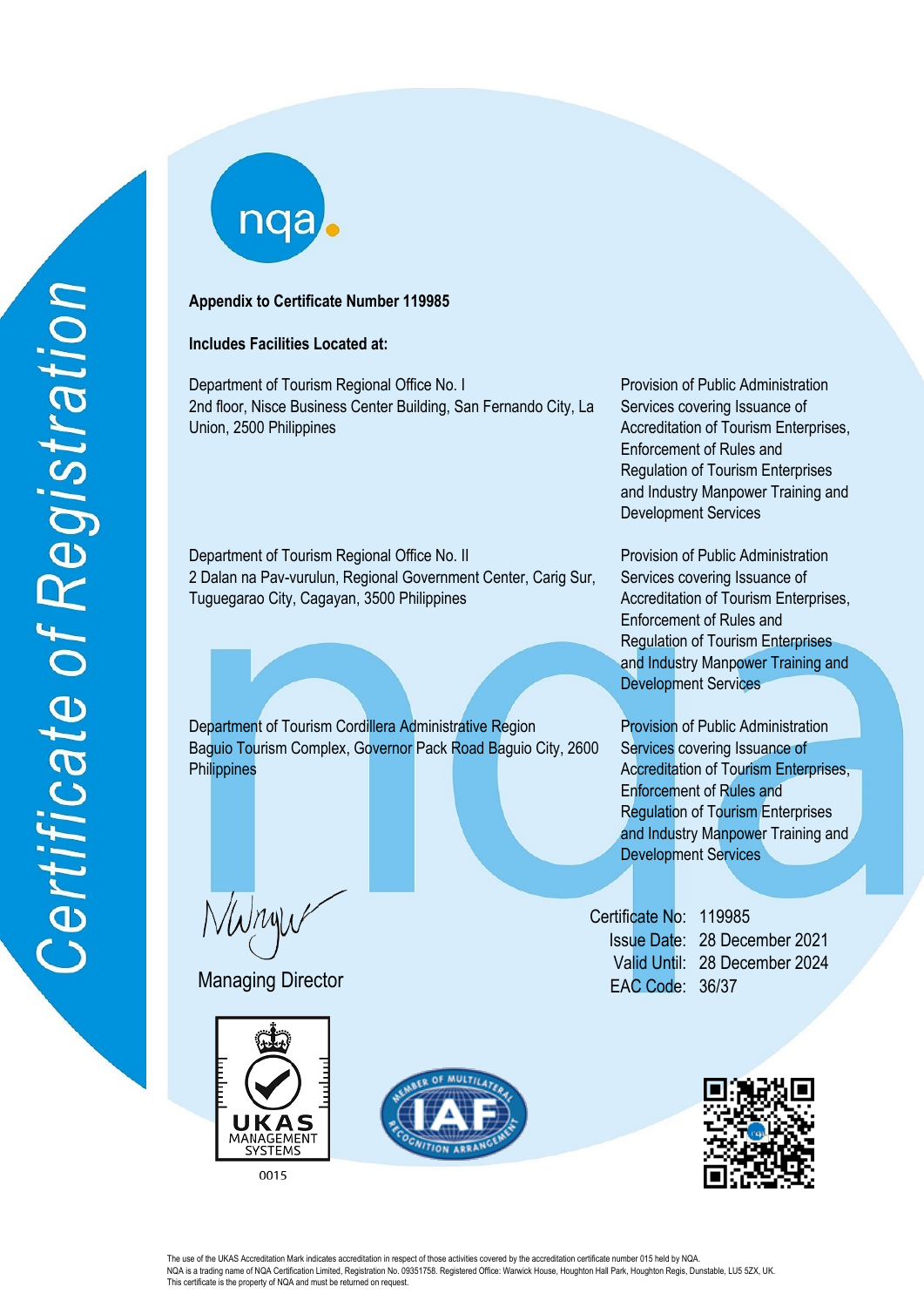# **Appendix to Certificate Number 119985**

## **Includes Facilities Located at:**

Department of Tourism Regional Office No. IVA Provision of Public Administration Ground Floor, Dencris Business Building, National Highway, Brgy. Halang, Calamba City, Laguna, 4027 Philippines

Department of Tourism Regional Office No. VI Provision of Public Administration 7th Floor, Park Inn by Radisson Iloilo, SM City Iloilo Complex, Mandurriao, Iloilo City, 5000 Philippines

Department of Tourism Regional Office No. VII Provision of Public Administration G/F LDM Building, Legaspi Street, Cebu City, 6000 Philippines

Wryw

Managing Director





Services covering Issuance of Accreditation of Tourism Enterprises, Enforcement of Rules and Regulation of Tourism Enterprises and Industry Manpower Training and Development Services

Services covering Issuance of Accreditation of Tourism Enterprises, Enforcement of Rules and Regulation of Tourism Enterprises and Industry Manpower Training and Development Services

Services covering Issuance of Accreditation of Tourism Enterprises, Enforcement of Rules and Regulation of Tourism Enterprises and Industry Manpower Training and Development Services

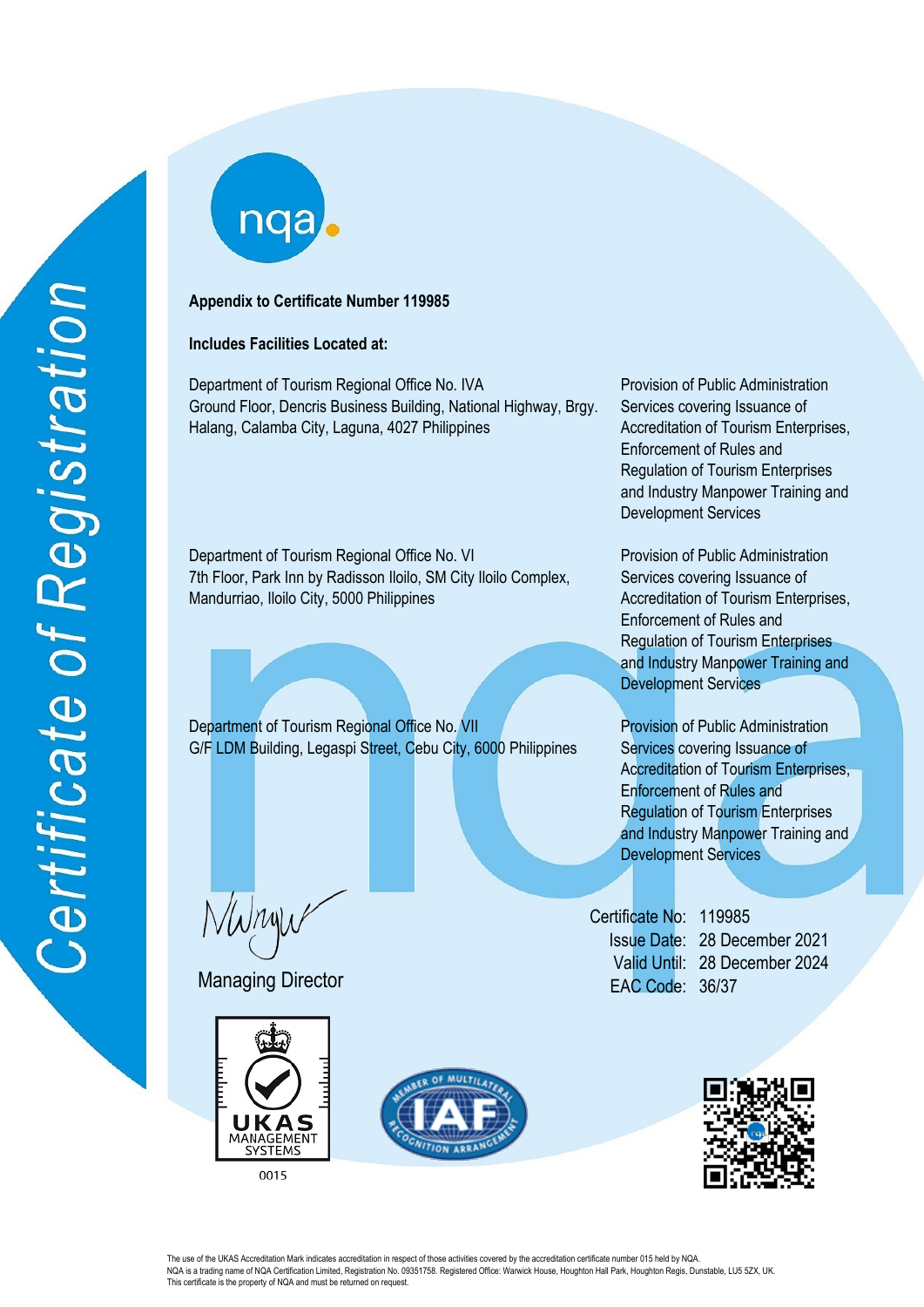# **Appendix to Certificate Number 119985**

# **Includes Facilities Located at:**

Department of Tourism Regional Office No. VIII Provision of Public Administration Brgy. 25, Kanhuraw Hill Magsaysay Boulevard, Tacloban City, 6500 Services covering Issuance of **Philippines** 

Department of Tourism Regional Office No. IX Provision of Public Administration Bayanihan Cooperative Building, General Vicente Alvarez corner Claveria Street, Zone 4, Zamboanga City, 7000 Philippines

Department of Tourism Regional Office No. X Provision of Public Administration Florentino St., Limketkai Center, Cagayan de Oro City, 9000 **Philippines** 

Wryw

Managing Director



<sup>0015</sup> 



Accreditation of Tourism Enterprises, Enforcement of Rules and Regulation of Tourism Enterprises and Industry Manpower Training and Development Services

Services covering Issuance of Accreditation of Tourism Enterprises, Enforcement of Rules and Regulation of Tourism Enterprises and Industry Manpower Training and Development Services

Services covering Issuance of Accreditation of Tourism Enterprises, Enforcement of Rules and Regulation of Tourism Enterprises and Industry Manpower Training and Development Services

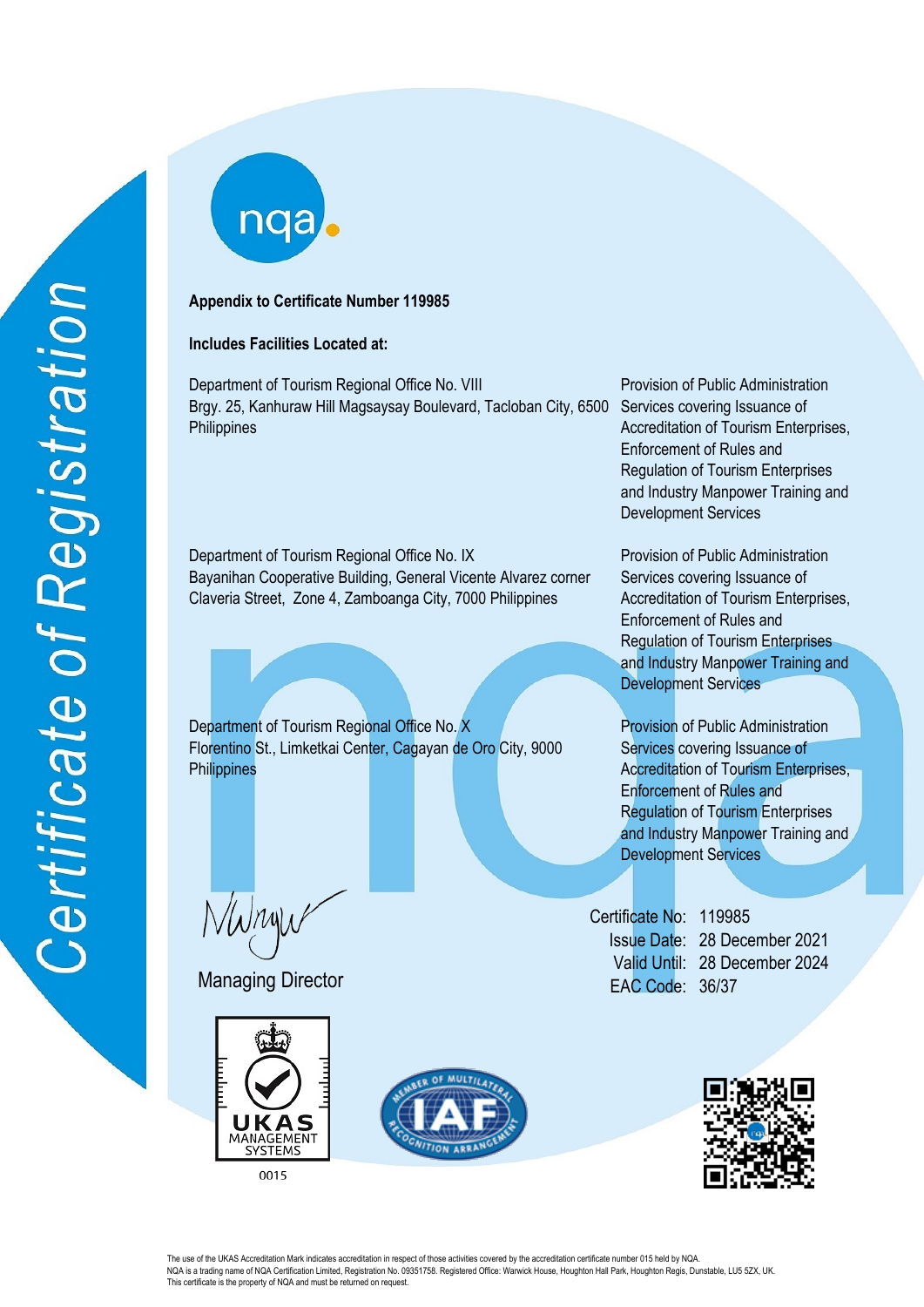## **Appendix to Certificate Number 119985**

# **Includes Facilities Located at:**

Department of Tourism Regional Office No. XI Provision of Public Administration Room 512, 5th Floor, Landco Corporate Center, JP Laurel Ave., Davao City, 8000 Philippines

Department of Tourism Regional Office No. XII Provision of Public Administration 3rd Floor Sanle Building, Benigno Aquino cor. Lapu-Lapu Street, Zone III, Koronadal City, 9506 Philippines

Department of Tourism Regional Office No. IVB Provision of Public Administration New DOT Building, 351 Sen. Gil Puyat Avenue, Makati City, 1200 **Philippines** 

Wryw

Managing Director





Services covering Issuance of Accreditation of Tourism Enterprises, Enforcement of Rules and Regulation of Tourism Enterprises and Industry Manpower Training and Development Services

Services covering Issuance of Accreditation of Tourism Enterprises, Enforcement of Rules and Regulation of Tourism Enterprises and Industry Manpower Training and Development Services

Services covering Issuance of Accreditation of Tourism Enterprises, Enforcement of Rules and Regulation of Tourism Enterprises and Industry Manpower Training and Development Services